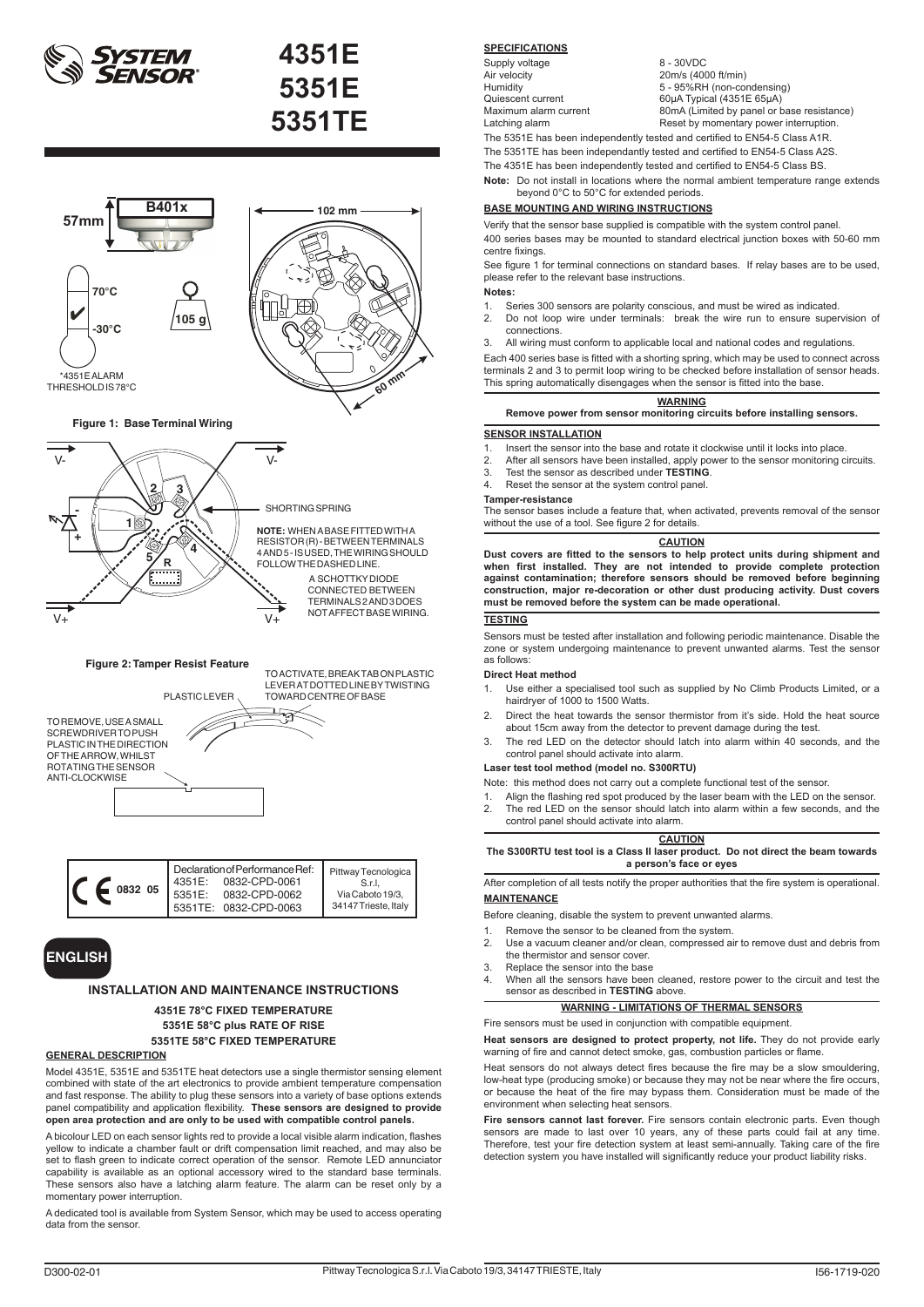



Declaration of Performance Ref: 4351E: 0832-CPD-0061 5351E: 0832-CPD-0062 5351TE: 0832-CPD-0063 Pittway Tecnologica S.r.l, Via Caboto 19/3, 34147 Trieste, Italy **0832 05**

## **ITALIANO**

### **ISTRUZIONI DI INSTALLAZIONE E MANUTENZIONE 4351E - 78°C ALTA TEMPERATURA FISSA 5351E - 58°C TERMOVELOCIMETRICO 5351TE - 58°C TEMPERATURA FISSA**

### **DESCRIZIONE GENERALE**

I rivelatori d'incendio termici 4351E, 5351E e 5351TE sono dotati di una camera di misura a singolo termistore combinata ad una sofisticata elettronica di controllo che provvede alla compensazione della temperatura ambiente e risposta rapida. Una varietà di basi adattatrici estende la compatibilità con le centrali di controllo e permette molteplici applicazioni in campo. Questo sensore è progettato per l'utilizzo in ambienti aperti ed devono essere utilizzati solamente con centrali di contollo compatibili.

Ogni rivelatore è dotato di un LED bicolore che indica l'allarme quando acceso in colore rosso è giallo lampeggiante per indicare lo stato di fault della camera o per avvisare del raggiungimento del limite della compensazione del drift e, se il rivelatore viene impostato opportunamente, il corretto funzionamento dell'unità mediante lampeggio a luce verde. Un ulteriore LED, detto avvisatore remoto, può essere collegato al sensore utilizzando gli opportuni terminali presenti sulla base di montaggio. La condizione di allarme viene mantenuta nel tempo è può essere terminata solamente con una rimozione, temporanea, dell'alimentazione.

Uno strumento dedicato, disponibile presso System Sensor, può essere usato per accedere ai dati operativi del rivelatore.

### **DATI TECNICI**

| Tensione di alimentazione: | 8-30VDC                                                               |
|----------------------------|-----------------------------------------------------------------------|
| Velocità dell'aria:        | 20m/s (4000ft/min)                                                    |
| Campo umidità ambiente:    | 5 - 95% UR (condizionato all'assenza di condensa)                     |
| Corrente di riposo:        | 60uA (4351E 65uA)                                                     |
| Massima corrente d'allarme | 80mA (Limitata dalla centrale o dalla resistenza presente nella base) |
| Condizione di allarme:     | Terminabile mediante temporanea interruzione dell'alimentazione.      |

Il 4351E è stato testato indipendentemente ed approvato secondo EN54 parte 5, classe BS.

Il 5351E è stato testato indipendentemente ed approvato secondo EN54 parte 5, classe A1R.

Il 5351TE è stato testato indipendentemente ed approvato secondo EN54 parte 5, classe A2S. Note: Non installare in luoghi dove la temperatura normalmente è inferiore a 0°C o superiore a 50°C.

### **MONTAGGIO DELLA BASE E COLLEGAMENTO AL CABLAGGIO**

Verificare che la base acquistata sia compatibile con la centrale di controllo del sistema. Basi della serie 400 possono essere montate su scatole di derivazione con centri di fissaggio a 50 oppure 60mm di interasse. Vedere le figura 1 per i collegamenti elettrici.

- **Note:**
- 1. I rivelatori della 300 sono polarizzati, devono essere collegati come indicato. 2. Interrompere sempre le linee sui morsetti per permettere la corretta supervisione del cablaggio.
- 
- 3. Il cablaggio deve rispondere ai requisiti dei regolamenti e delle norme nazionali.

Ogni base della serie 400è dotata di una molla di cortocircuito che può essere utilizzata per collegare i terminali 2 e 3 permettendo così di verificare l'integrità del cablaggio prima di procedere al montaggio dei rivelatori. Questa molla recupera la posizione di riposo automaticamente all'innesto di un sensore.

### **ATTENZIONE Togliere alimentazione al sistema prima di installare i sensori.**

### **INSTALLAZIONE DEL RIVELATORE**

- 1. Posizionare il rivelatore nella base e ruotare in senso orario esercitando una moderata pressione fino a quando il rivelatore raggiunge la sua posizione.<br>2. Continuare la rotazione fino ad avvertire il blocco.<br>3. Quando tutti i rivelatori sono stati inseriti, alimentare il sistema.
- - 4. Quando tutti i rivelatori sono stati inseriti, alimentare il sistema<br>4. Verificare i rivelatori come descritto nella sezione **VERIFICA**<br>5. Be-inizializzare i rivelatori utilizzando la relativa funzione dell
	- 5. Re-inizializzare i rivelatori utilizzando la relativa funzione della centrale di controllo.

### **Anti-manomissione**

Le basi dei rivelatori includono una caratteristica che, quando attivata, previene la rimozione del rivelatore. Essa rimane ovviamente possibile ma soltanto attraverso un utensile. Vedere figura 2 per i dettagli.

### **CAUTELA**

- **Ai rivelatori è applicato un parapolvere che previene possibili danneggiamenti causati dal trasporto e limita l'ingresso nel rivelatore della polvere che si può creare nel momento dell'installazione. Questa protezione è ad ogni modo limitata; i rivelatori dovrebbero**
- **essere rimossi prima di iniziare interventi di ristrutturazione, costruzione od altre attività similari che possano produrre notevoli quantità di polvere. Il parapolvere deve essere rimosso prima di rendere operativo il sistema di rivelazione d'incendio.**

### **VERIFICA**

I rivelatori devono essere testati successivamente all'installazione od alla manutenzione. Per prevenire allarmi indesiderati, disabilitare le segnalazioni di incendio alle zone che saranno verificate oppure al sistema intero, in accordo a quanto specificato nel manuale d'uso della centrale di controllo. Verificare il rivelatore come segue:

### **Risposta al calore, riscaldamento diretto**

- 1. IUsare un apparecchiatura dedicata (No Climb Products Ltd od equivalenti) oppure un asciugacapelli da 1000-1500W. 2. Indirizzare il getto d'aria calda lateralmente al rivelatore, in modo che possa attraversare lo
- 
- stesso attraverso le feritoie predisposte sull'involucro esterno. 3. Il LED rosso sul rivelatore deve accendersi entro 40 secondi e la centrale di controllo deve indicare la condizione di allarme.

### **Telecomando laser (Accessorio codice S300RTU)**

- Nota: Questo test non verifica completamente la funzionalità del rivelatore.
- 1. Allineare il fascio laser (punto lampeggiante rosso) prodotto dall'accessorio al LED del rivelatore.
- 2. Il LED rosso sul rivelatore deve accendersi entro pochi secondi e la centrale di controllo deve indicare la condizione di allarme.

### **CAUTELA Lo strumento di test S300RTU contiene un laser di Classe II. Non puntare il fascio verso il viso o gli occhi delle persone.**

Conclusi tutti i test, riattivare il sistema e notificarne la messa in funzione.

### **MANUTENZIONE**

Per prevenire allarmi indesiderati, disabilitare le segnalazioni di incendio alle zone che saranno verificate oppure al sistema intero, in accordo a quanto specificato nel manuale d'uso della centrale di controllo.

- 1. Rimuovere dalla sua base il rivelatore da pulire.<br>2. Utilizzare un aspirapolvere e/o un dispositivo a
- 2. Utilizzare un aspirapolvere e/o un dispositivo ad aria compressa pulita per rimuovere la polvere e lo sporco dal termistore e dal coperchio del sensore.
- 3. Rimontare il sensore sulla base.<br>4. Una volta puliti tutti i sensori, a 4. Una volta puliti tutti i sensori, alimentare il sistema e testare i rivelatori come descritto nella sezione VERIFICA.

## **ATTENZIONE LIMITAZIONI DEI RIVELATORI DI CALORE**

I sensori di incendio devono essere utilizzati in combinazione con apparecchiature compatibili.

**I sensori di calore sono stati concepiti per proteggere la proprietà, non la vita.** Non garantiscono una rilevazione tempestiva di incendi e non sono in grado di rilevare fumo, gas, particelle di combustione o fiamme.

I sensori di calore non sempre rilevano gli incendi in quanto l'incendio può essere del tipo senza fiamma, o del tipo con scarsa produzione di calore (formazione di fumo), in quanto potrebbero non trovarsi in prossimità del punto d'innesco dell'incendio o in quanto il calore dell'incendio li ha bypassati. Al momento della scelta dei sensori di calore occorre tenere in considerazione l'ambiente in cui verranno installati. **I sensori di incendio non durano in eterno.** I sensori di incendio contengono componenti elettronici. Sebbene i sensori siano stati progettati per durare oltre 10 anni, un qualsiasi loro componente potrebbe<br>smettere di funzionare in qualsiasi momento. Pertanto si consiglia la revisione del sistema di rilevazione di incendio almeno ogni sei mesi. La corretta manutenzione del sistema di rilevazione di incendio installato riduce significativamente i rischi di responsabilità..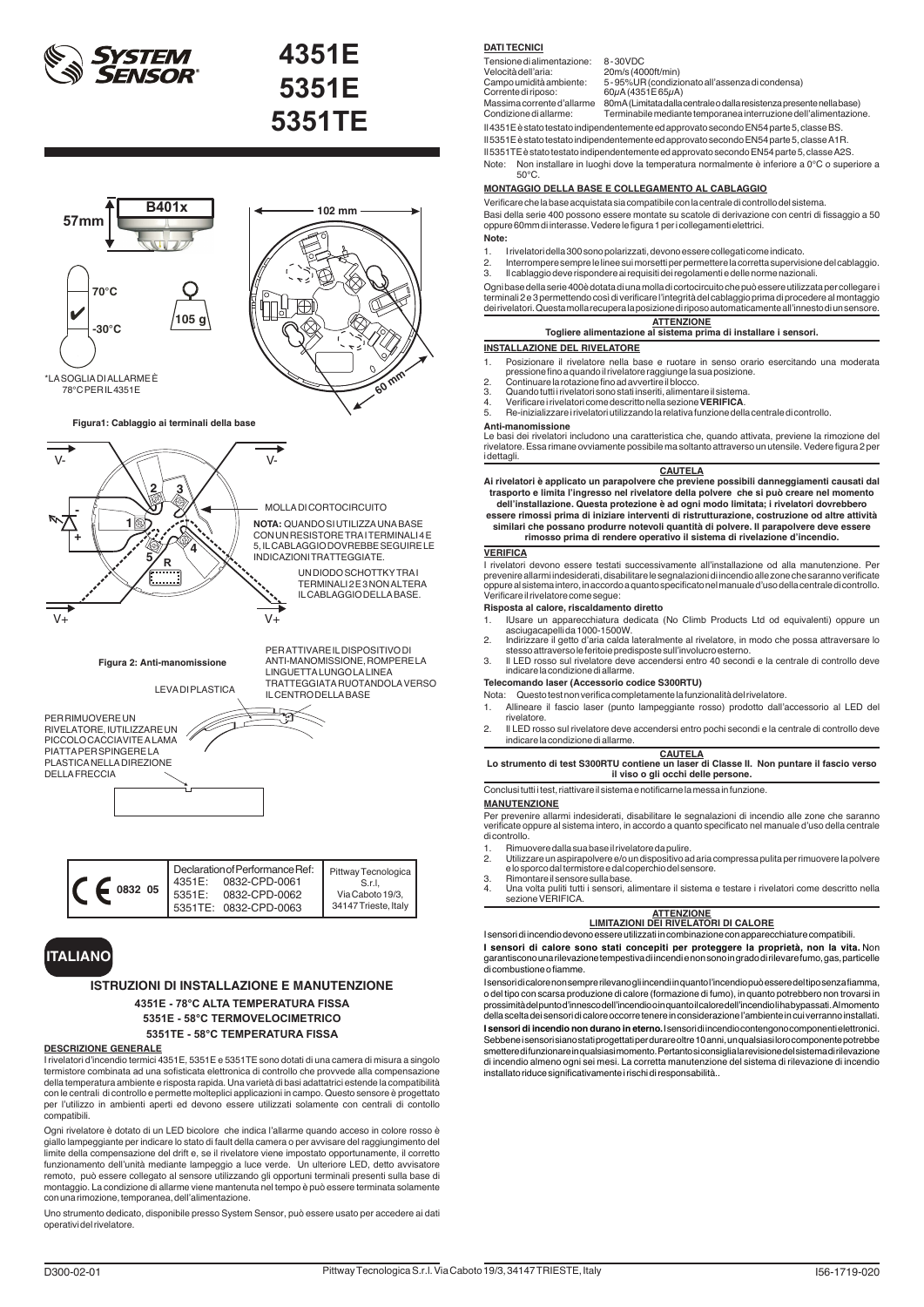



**Figura 1: Cableado de los Terminales de la Base** 



PARA RETIRAR UN DETECTOR UNA VEZ ACTIVADA LA OPCIÓN ANTIMANIPULACIONES, UTILICE UN DESTORNILLADOR PEQUEÑO PARA EMPUJAR LA PESTAÑA DE PLÁSTICO EN LA DIRECCIÓN DE LA FLECHA.

ANTIMANIPULACIONES, ROMPA LA PESTAÑA POR LA LÍNEA DE PUNTOS GIRÁNDOLA HACIA EL<br>CENTRO DE LA BASE



| 0832 05 | Declaration of Performance Ref:<br>0832-CPD-0061<br>4351E:<br>5351E:<br>0832-CPD-0062<br>5351TE: 0832-CPD-0063 | Pittway Tecnologica<br>S.r.l.<br>Via Caboto 19/3,<br>34147 Trieste, Italy |
|---------|----------------------------------------------------------------------------------------------------------------|---------------------------------------------------------------------------|
|---------|----------------------------------------------------------------------------------------------------------------|---------------------------------------------------------------------------|

## **ESPAÑOL**

### **INSTRUCCIONES DE INSTALACIÓN Y MANTENIMIENTO 4351E - TEMPERATURA FIJA A 78 ºC 5351E - TEMPERATURA FIJA A 58 ºC Y TERMOVELOCIMÉTRICOS**

**5351TE - TEMPERATURA FIJA A 58 ºC**

### **DESCRIPCIÓN GENERAL**

Los detectores de temperatura modelo 4351E, 5351E y 5351TE utilizan un único termistor como elemento de detección combinado con circuitería electrónica de última generación para proporcionar compensación de la temperatura ambiente y una rápida respuesta. La capacidad de conectar estos detectores a diversas opciones de base amplía la compatibilidad con paneles y la flexibilidad de aplicación. Estos detectores han sido diseñados para proporcionar protección en zonas diáfanas y sólo se pueden utilizar con paneles de control compatibles.

Un led bicolor en el detector se ilumina en rojo para indicar alarma, parpadea en amarillo para indicar fallo de cámara o que se ha alcanzado el nivel máximo de compensación por suciedad, y también se puede ajustar para que parpadee en verde para indicar que el detector está funcionando correctamente. Se puede disponer de un LED indicador remoto como accesorio opcional conectado a los terminales de base estándar. Estos detectores también poseen la función de enclavamiento de alarma. Ésta sólo puede desactivarse mediante una interrupción momentánea del suministro eléctrico.

System Sensor dispone de una herramienta específica para acceder a los datos de funcionamiento del detector.

### **ESPECIFICACIONES**

| Tensión de Alimentación    | $8 - 30$ Vcc                                                                       |
|----------------------------|------------------------------------------------------------------------------------|
| Velocidad del Aire         | 20m/s (4000 pies/min)                                                              |
| Humedad                    | 5-95%HR (sin condensación)                                                         |
| Corriente en reposo        | 60 $\mu$ A Típica (4351E 65 $\mu$ A)                                               |
| Máxima corriente en alarma | 80mA (limitada por la central o la resistencia, opcional,<br>colocada en la base). |
| Enclavamiento de la Alarma | Rearmado mediante supresión momentánea de la tensión<br>de alimentación.           |

El 5351E ha sido probado y certificado independientemente según EN54-5 Clase A1R.

El 5351TE ha sido probado y certificado independientemente según EN54-5 Clase A2S.

El 4351E ha sido probado y certificado independientemente según EN54-5 Clase BS.

**Nota:** No instalar en zonas en las que el margen de temperatura ambiente normal se extienda más allá de 0°C a 50°C durante largos periodos de tiempo.

### **MONTAJE DE LA BASE E INSTRUCCIONES DE CABLEADO**

Compruebe que la base suministrada con el detector es compatible con el panel de control del sistema.

Las bases de la serie 400 se pueden montar en las cajas de conexiones eléctricas estándar por medio de fijaciones centrales de 50-60 mm.

Vea las conexiones de los terminales en la figura 1. Si se van a utilizar bases con relé, consulte las instrucciones de la base en cuestión.

### **Notas:**

- 1. Los detectores de la serie 300 tienen polaridad y se deben cablear según se indica.
- 2. No haga ramales con los cables comunes: Interrumpa el recorrido del hilo para asegurar la supervisión de las conexiones.

3. Todo el conexionado deberá cumplir la normativa y reglamentos locales y nacionales aplicables.

Las bases de la serie 400 disponen de una pestaña metálica de continuidad que se puede utilizar para conectar los terminales 2 y 3, permitiendo así la comprobación del cableado del lazo antes de la instalación de las cabezas detectoras. Esta pestaña se desconecta automáticamente al acoplar el detector en la base.

**AVISO Desconecte la alimentación de la línea de los detectores antes de instalar éstos.**

### **INSTALACIÓN DEL DETECTOR**

- 1. Sitúe el detector en su base y gírelo en sentido horario ejerciendo una ligera presión, hasta que éste quede en su lugar.
- 2. Una vez instalados los detectores conecte la alimentación de los circuitos de monitorización de éstos.
- 3. Compruebe el detector según se describe en el apartado PRUEBAS. 4. Rearme el detector en el panel de control del sistema.
- 

**Opción de seguridad antimanipulaciones (bloqueo de extracción del detector)**

 La base del detector incluye una opción que, si se utiliza, impide que se extraiga el detector si no es mediante el uso de una herramienta. Vea los detalles en la figura 2.

### **PRECAUCIÓN**

 **Los detectores se suministran con tapa para protegerlos del polvo durante el transporte y etapa inicial de la instalación. No se pretende que estas tapas ofrezcan protección total contra todo tipo de contaminación; por ello, antes de iniciarse cualquier trabajo de construcción, decoración u otra actividad que genere polvo, los detectores deben ser** 

**retirados. Extraiga esta protección antes de la puesta en marcha del sistema.**

### **PRUEBAS**

Los detectores han de comprobarse una vez instalados y durante los mantenimientos periódicos posteriores. Anule el sistema para evitar alarmas no deseadas. Compruebe el detector como sigue:

### **Método de Calor Directo**

- 1. Utilice una herramienta especializada, como la que suministra No Climb Products Ltd, o bien un secador de pelo de 1000-1500 Vatios.
- 2. Dirija el calor lateralmente hacia el sensor . Mantenga la fuente de calor a una distancia de 15 cm para evitar daños durante la comprobación.
- 3. El LED rojo del detector ha de encenderse y quedar enclavado en estado de alarma en los 40 segundos siguientes, activándose la alarma en el panel de control.

### **Método de Prueba con Láser (Modelo Núm. S300RTU)**

Nota: Este método no lleva a cabo una comprobación funcional completa del detector.

- 
- 1. Alinee el punto rojo producido por el rayo láser con el LED del detector.<br>2. El LED rojo del detector ha de encenderse y quedar enclavado en esta 2. El LED rojo del detector ha de encenderse y quedar enclavado en estado de alarma a los pocos segundos, activándose la alarma en el panel de control..

### **PRECAUCIÓN**

**El Láser S300RTU es un producto láser de Clase II. No dirija el haz a la cara u ojos de las personas, podría causarles lesiones oculares**

### **MANTENIMIENTO**

Antes de limpiar los equipos avise al personal responsable que se está realizando el mantenimiento del sistema y que éste permanecerá momentáneamente fuera de servicio. Anule el sistema para evitar alarmas no deseadas.

- 
- 1. Retire del sistema el detector que vaya a limpiar. 2. Utilice un aspirador o aire comprimido para eliminar el polvo y la suciedad del termistor y cubierta del sensor.
- 3. Vuelva a colocar el sensor en la base.
- 4. Cuando termine de limpiar todos los detectores, conecte la alimentación al circuito y compruébelos según se describe en el apartado **PRUEBAS.**

### **AVISO LIMITACIONES DE LOS DETECTORES TÉRMICOS**

Los sensores de incendio deben utilizarse junto con equipamiento compatible. **Los sensores térmicos están diseñados para proteger los bienes materiales, no las vidas.** No proporcionan aviso incipiente del incendio y no pueden detectar humo, gas, partículas de combustión o llamas.

Los sensores térmicos no siempre detectan los incendios porque puede que sea lento y genere poco calor (produciendo humo) o que no se origine cerca de los sensores o bien los eluda. Para seleccionar el sensor térmico adecuado, debe tener en cuenta el ambiente en el que se va a instalar.

**Los sensores de incendio contienen piezas electrónicas y tienen una duración limitada.** Aunque los sensores tienen una vida útil de unos 10 años, alguna de las piezas electrónicas podría fallar en cualquier momento. Por ello, el sistema de detección de incendios debe probarse, como mínimo, cada seis meses. Un mantenimiento correcto del sistema de detección de incendio reducirá significativamente los riesgos en cuanto a su responsabilidad con el producto.